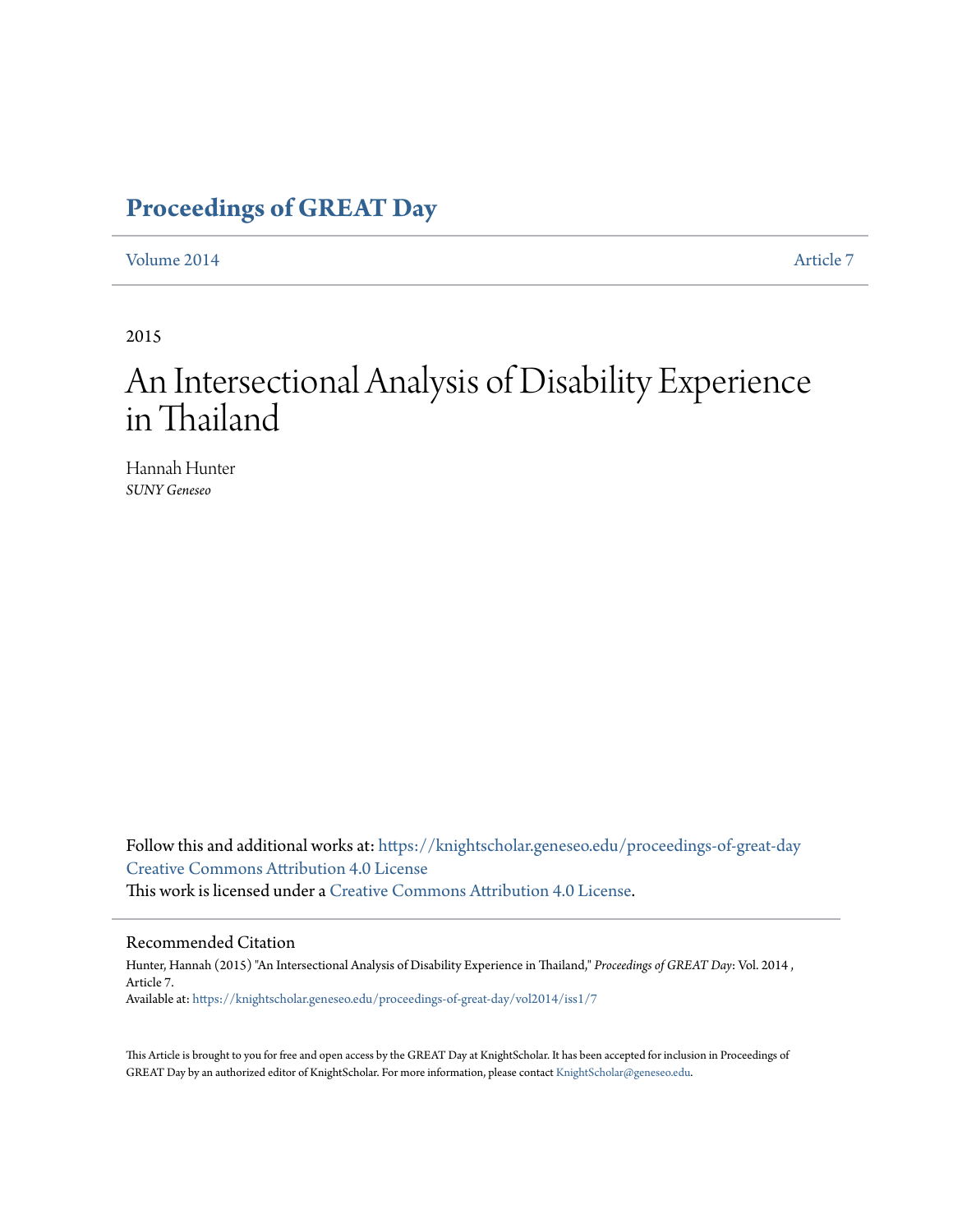# An Intersectional Analysis of Disability Experience in Thailand

# Hannah Hunter

### **BACKGROUND**

The senior at SUNY Geneseo with a Women<br>and Gender Studies Concentration or minor<br>is required to design a research project that<br>pulls all of our years of study together into something and Gender Studies Concentration or minor  $\blacktriangle$  is required to design a research project that pulls all of our years of study together into something meaningful. For me, my direction for this project really hit close to home.

I am a Childhood/Special Education major at SUNY Geneseo with a concentration in Women and Gender Studies and a minor in Asian Studies. I have been traveling to Asia since 2008 and I have completely fallen in love with the multiple cultures that make up the beautiful place called Thailand. I have always had a passion for International Disability Studies. For the past four summers, I traveled to China to work at an orphanage for children who have disabilities and this past winter break, I spent a few weeks volunteering at the Father Ray Foundation's School for the Blind. Not only is this work my passion, but it is also a professional interest area that I hope I will figure into my life in the future. In addition to this, just last August, my parents decided that they would sell our house and move to Thailand after my mom was offered an

Upon my graduation from Geneseo, I want to continue my studies of Asian culture, Disability Studies, and what it means to live in this world when you don't fall under society's lens of "normal." Through my experiences in Thailand and my passion for disability studies, I have decided to research disability in Thailand. This project will explore what it means to experience a disability in Thailand where factors that include gender, religion, and culture are also considered intersectionally. Initially, due to Thailand's very welcoming and accepting views of foreigners and sexual orientation, I was under the impression that Thailand would be advanced in the field of disability rights, but this is not the case. There are multiple constraints both structurally and socially in Thailand; the current beliefs are engrained into their culture. I hope to highlight the importance of challenging the prominent understanding of disabilityas well as the ways that disability can challenge what we understand about human rights. This research is up and coming and I can only hope the more people talk about equal rights for all, that more changes will come.

incredible teaching job at an International School.

# Disability and Intersectionality

In order to fully understand what it means to have a disability in Thailand, we need to look at this issue through an intersectional lens. Intersectionality theory argues that there is power in examining issues in a simultaneous critique. Most people make the mistake of only examining one variable at a time, rather than recognizing that variables work in groups. Patricia Hill Collins states that intersectionality examines the many "interlocking systems of oppression" which give the true meaning of how one is living in today's society. There is never just one layer of oppression, but rather, it is encompassed by a criss-cross system of oppression though race, class, gender, sexuality, and culture (Kidd, 7). The African American Policy Forum published an instructional document,"A Primer of Intersectionality," stating that intersectional beliefs were, "initially conceived as a way to present a simple reality that seemed to be hidden by conventional thinking about discrimination and exclusion. The simple reality is that disadvantage or exclusion can be based on the interaction of multiple factors rather than just one (African American Policy Forum)." There are so many intersectional factors that come into play when dissecting what it means to have a dis-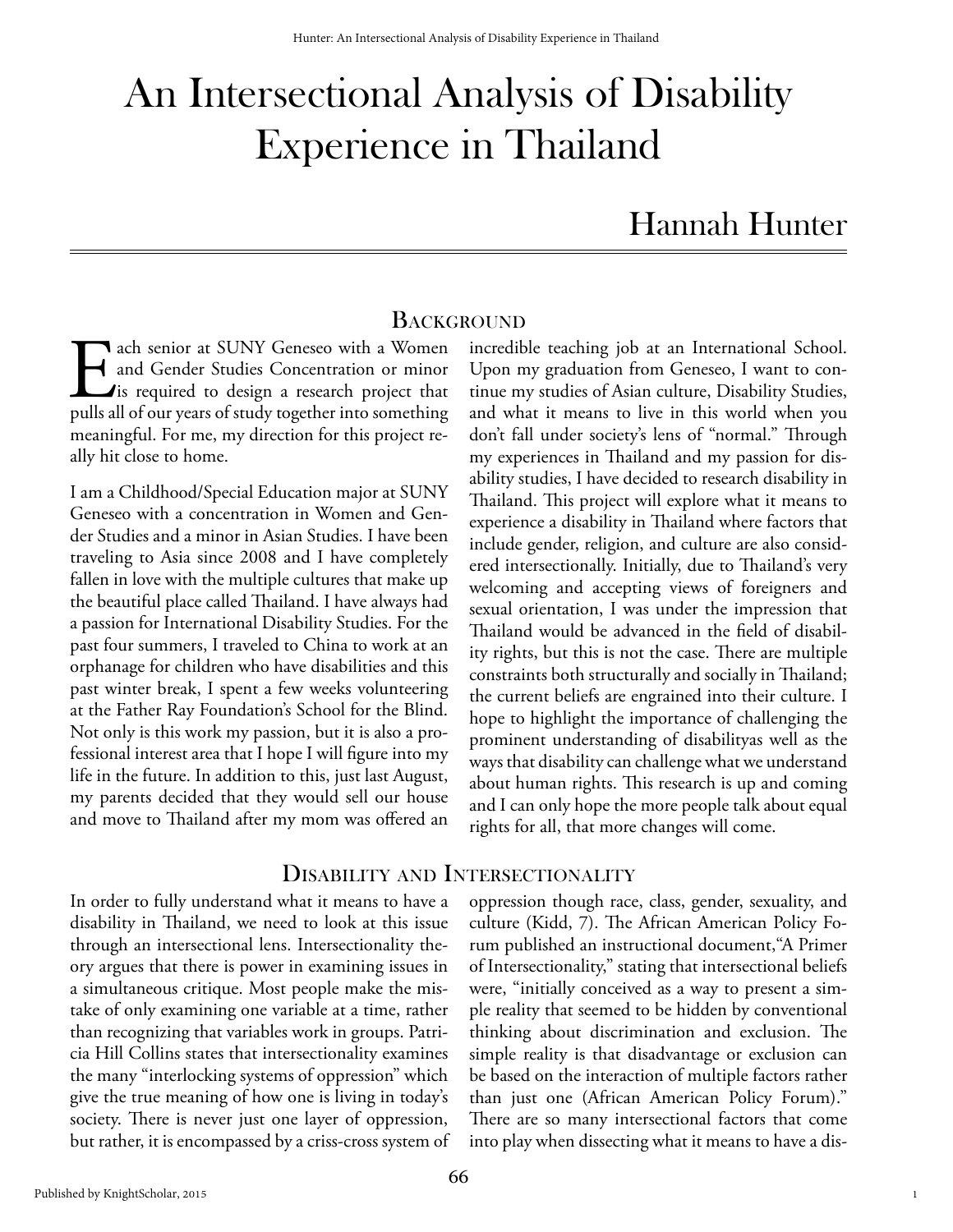ability in Thailand, or anywhere for that matter. No layer of this research can stand on its own to provide a full picture of the experience. In the sections that follow, I consider some specific influences that I view as valuable for my analysis.

# Defining Normal and Buddhist Influences

The overarching theme for my exploration into the cultural implications of disability in Thailand is the prominence and influence of Buddhism. For many, Buddhism is more than just a religion; it is a way of life. There are two opposing sides to how Buddhism affects Thai views of disability: karma and compassion. Karma can be described in many ways, but through my research, I am referring to karma using a definition from Dictionary.com, which refers to, "an action seen as bringing upon oneself inevitable results, whether they be good or bad, in this life or in reincarnation." In other words, karma is the result of what happens to you through your past good or bad actions, to either reward you or punish you. It is perceived by Buddhist teachings that disability is a result of karma or sins committed in a past life (Vongkiatkajorn, 2011). This understanding is widely accepted, and may help explain why disability rights have only recently emerged as a major topic of discussion in Thailand. Beliefs about karma are engrained into their culture, and the steps needed to reevaluate cultural understanding from an outsider and Western tradition is tough. Teachings of karma show show that our past actions affect us, either positively or negatively, and that our present actions will affect our future (BBC). According to Kanyakrit Vongkiatkajorn, "An inclusive society can only be achieved when people with disabilities are allowed to define their needs and the ways in which they should be addressed—become agents of their own lives rather than 'objects to be taken care of." (Vongkiatkajorn). Buddhist societies, just as any other, are raised seeing certain things as "normal."

Our Western societies define "normal" as informed by various historical influences which often results in the creation of lines to separate who is and who is not "normal." The disability studies scholar and author of *Enforcing Normalcy: Disability, Deafness, and the Body*, Lennard Davis discusses this concept in depth. He examines how "normalcy" plays a major factor in our daily lives, whether we realize it or not. Think about it: there's a normal curve in math, there's an av-

erage height and average weight curve, there's a normal cholesterol level, there's an intelligence norm, but who decides what actually constitutes as "normal"? According to Davis, "We live in a world of norms." In the instance of disability, Davis adds, "The 'problem' is not the person with disabilities; the problem is the way that normalcy is constructed to create the 'problem' of the disabled person" (Davis, 24). These ideas of what is "normal" only push more and more people out of this small realm. Davis establishes that the word "normal" has not always been in our vocabulary, and suggests instead if we would exchange the word "ideal" in place of "normal" things would make much more sense. An example of Davis's definition being put into place can be seen when you analyze the meaning behind 'an ideal body,' rather than a 'normal body,' or an 'ideal' weight instead of a 'normal' weight. In Thailand, it is "normal" to not yell or call out, to not touch another person's head, and to not point to things with your feet. This is just a small list of cultural practices held in high regard. However, if you do not follow these social structures, you will be judged by society in a different light—through your difference. This leaves human beings with disabilities forced to follow these societal and cultural practices in order to be understood as "normal." According to Winfield Clark, a student of Tibetan Buddhism who was a composer and paraplegic for 40 years, "much of the suffering that comes with disability stems from the constant attempt to measure up to purported social norms. Disability causes invidious comparisons with 'normal' people and reveals our 'inadequacy' as members of society." We "should" never become sick or disabled, age or die, but in reality, these things will happen to all of us (Bruno). Some also believe that Buddhists have a great deal of compassion for all people, showing that this relationship is a positive one. According to Vorapanya, "The fact that Thailand is predominantly a Buddhist society made the role of compassion for every living being and the consideration of 'karma' in relationship to disability key influences in Thai attitudes about children with special needs" (Vorapanya, 2008).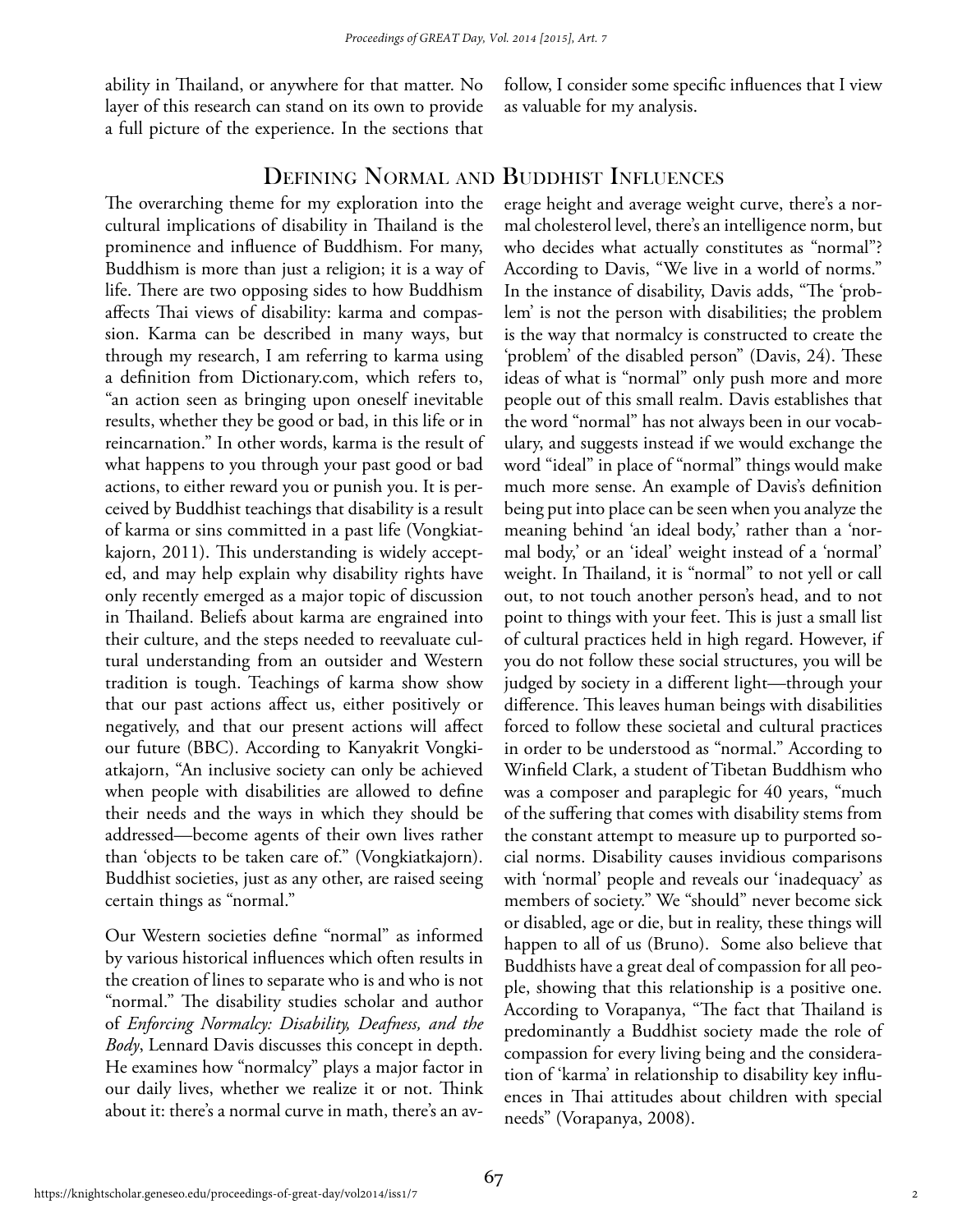Another important aspect of Buddhism, which influences the understanding of disability, is the idea of dependence. According to Buddhist philosophy, disability is seen as a personal tragedy, which requires a person to be dependent on another. This has placed people with disabilities in an inferior role in Buddhist

societies, just as understood in Sawadsri's thesis, "Accessibility and Disability in the Built Environment." A person with a disability represents the "client" in the patron-client system, where the clients require help from the king or upper class (Sawadsri, 144).

### **HISTORY**

According to Thailand's Constitution, disability is defined as, "persons who encounter certain limitations in performing their daily activities or social participation due to their impairment in vision, hearing, mobility, communication, mind, emotion, conduct, intellect, learning or any other impairment/disabilities along with various difficulties, and specifically need some assistance to enable them to perform their daily activities or social participation same as ordinary persons" (2007b, chapter I, section 4).

Although the above is taken from Thailand's Constitution, it was only inserted as recently as 2007. Disability rights have not always been central to a rights discussion in Thailand, but this isn't because people with disabilities did not exist. It is because they were not accounted for in the national census. In 2005, the International Disability Rights Monitor reported that only 0.4% of buildings were accessible to persons with disabilities, showing exclusive societal trends. Thailand had many clauses about non-discrimination of people with disabilities in their Constitution, but these rights were more so on paper than in practice. According to a national quota system, 1 out of 100 employees in both public and private companies must be a person with a disability, but if businesses do not follow this regulation, they must donate to an established governmental fund. This sets up a system that allows for companies to never hire people with disabilities as long as they set aside money for the governmental fund. This is not just because it fails to allow people with disabilities to enter the work force, especially if they don't have access to an education. People with disabilities in Thailand have access to an education, but if they are poor and live in a village far from a school, this right is compromised. What if education is not enforced in their family, but working in the field is important so that they can provide for their family? These are common situations, given that many people who live in the countryside of Thailand cannot consume access.

During my time volunteering at the Father Ray Foundation's Vocational School (FRF) in Pattaya, Thailand, I interviewed a teacher about the students in his classroom. He told me that most students come from the countryside of Thailand where education isn't discussed as an option because due to their disability or poverty level, their parents were not educated due to their disability or poverty level, so this cycle is continued. All of these students are physically disabled, and they come to Pattaya for two years to live at the Vocational School, but they leave speaking English fluently and with training experience to work in business or computer science. People with disabilities who are registered with the government in Thailand are eligible to receive 500 baht a month, in addition to access to services like free health care and government hospitals (Vongkiatkojorn, 2011). Five hundred baht is equivalent to around 16 USD, but one dollar goes much further in Thailand than it would in New York.

According to Antika Sawadsri, there was a Thai man named Hui who lived in his town years ago and had cerebral palsy on one side of his body. He would sell sweets and lottery tickets on the side of the street each day and his community would support him because they knew that he was supporting his family with that money. Years later, the state called Hui and asked him to register as a "Kon Pi-Garn," or "Disabled Person," and he would begin to receive a stipend of 500 Baht a month. The community recognized that he would begin to receive this money each month, so his business slowly disappeared and Hui began to stay inside his home each day, rather than be outdoors with no income (51). This is a prime example of the way that the Thai society views disabled people, only allowing them to receive enough to survive, but not recognizing that they should have the right to employment as well. Overall, prior to seven years ago, people with disabilities in Thailand had rights on paper, but not in reality.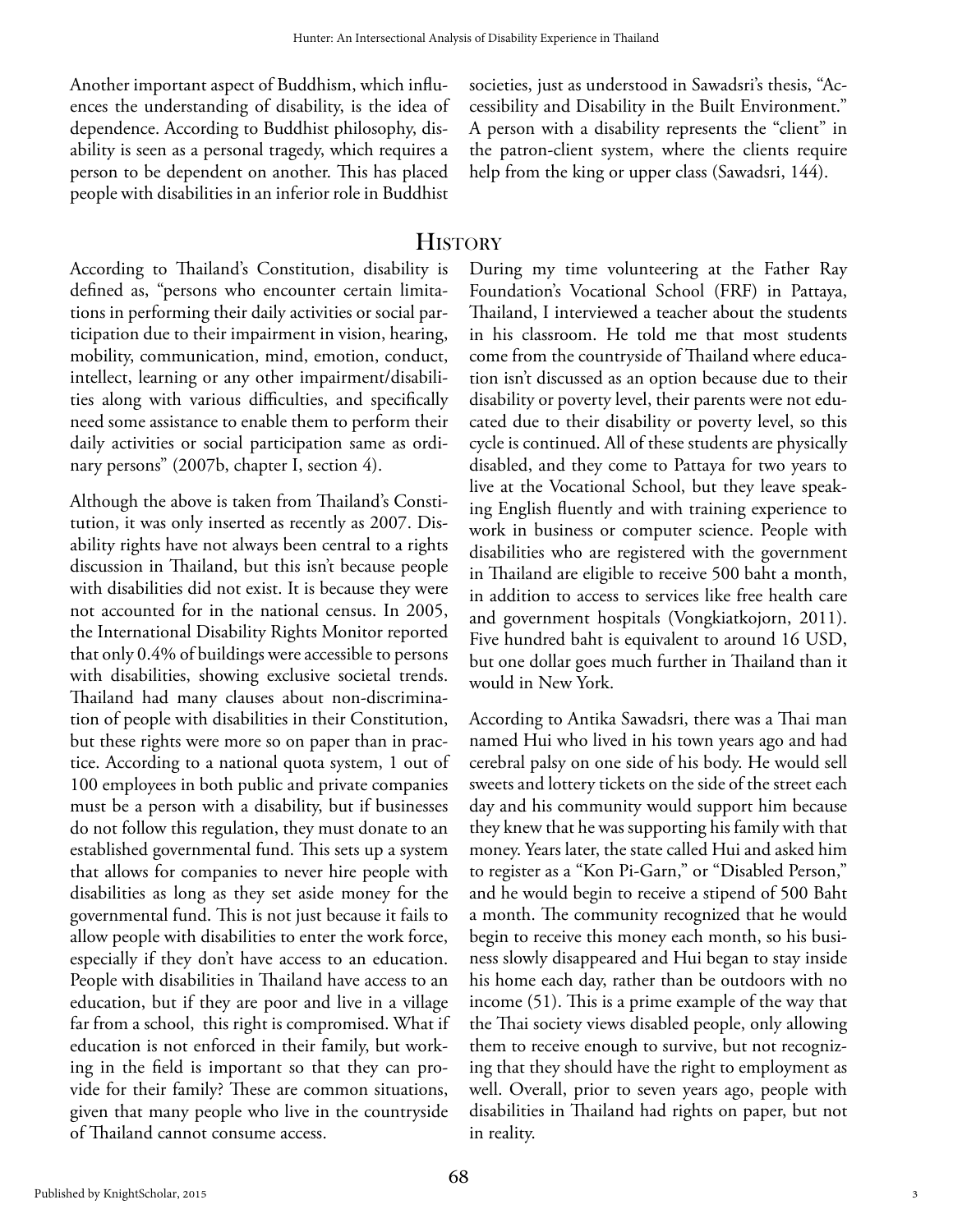#### The Year of Influence: 2007

The most influential time for Thailand's disability rights was between 2007 and 2008. In 2007, a national standard was issued, stating that nearly two million women and men in Thailand (3% of the population) had a disability, and most of these people lived in rural areas (Pozzan, 2009). The National Statistics Office 2007 Survey also stated that 65% of persons with disabilities over the age of 15 were unemployed, but of the unemployed, about half worked in agriculture and fishing (Pozzan, 2009). In addition, men with disabilities were more likely to have jobs than women with disabilities (43% of men with disabilities and 28% of women with disabilities). This high unemployment rate shows that people with disabilities are not being accepted into society in the way that other citizens are. If you are a disabled Thai male, you are more likely to work on a wage than a disabled Thai female. This confirms with the cultural norm that the male is permitted to leave the house and move into the public sphere to work before the female is permitted such freedom. To understand the culture of living with disability in Thailand means that these intersectional ideas of race, class, and gender all further reinstate the definition of shame in Thai culture. If you are a male, even if you are disabled, you are still more likely to work outside the home than a disabled woman. If you are in a higher class, these chances of employment increase even more. A disabled person's opportunity to work and use their skills in a positive way is compromised by cultural stigma—social class and cultural stigma in this instance.

Many people with disabilities also lack an education, which makes it very hard for them to get a job. It is common for many to end up selling lottery tickets on the side of the street, which is a very unstable and difficult thing to do (Vongkiatkojorn, 2011). The statistical report in 2007 was the first time that a statistic came out showing that Thailand was not caring for all of its population, so the government reacted

quite strongly to this, and quickly sought to remedy the situation. Although many people were on board to make change for the rights of those with disabilities in Thailand, there had never been a major social movement to officially make these changes in their society. After the statistics of 2007 came out, change began to occur, and the Thai government has added five legislations concerning the rights of people with disabilities. One of the biggest positive moves that the Thai government made was signing on to the Convention on the Rights of Persons with Disabilities (hereafter, CRPD). The CPRD is an international disability treaty that was written and advanced by international norms, which derive from a Western cultural norm, in recognizing the rights of people with disabilities. This is the first major step towards positive change for disability rights in Thailand.

The CPRD was approved for ratification in 2008, and the Royal Thai government regards the CRPD as an effective tool to transform our charity-based society into a rights-based society for persons with disabilities (Department of International Organizations, 2011). The government of Thailand has also implemented many laws and regulations in regards to the rights of people with disabilities in Thailand, most recently the National Persons with Disabilities' Quality of Life Development Plan and the National Persons with Disabilities Education Act (Pozzan, 2009). The Persons with Disabilities Education Act B.E. 2551 (2008) is intended for persons with disabilities to access education services and other resources at all levels and to improve the Thai educational system in order to enhance their quality of life and independent living through empowerment. The National Persons with Disabilities' Quality of Life Developmental Plan (Volume III) B.E. 2550-2554, is an integrated approach and holistic support and guidance for disability development practices for all authorities concerned (Department of International Organizations, 2011).

#### **TOURISM**

The main reason that disability rights became a publicized issue in Thailand was due to the census statistics that came out in 2007, showing that something needed to change. However, the reason these changes continued to attract attention and remain a topic of continued discussion in Thailand, is due to primarily to tourism and second, to education through inclusion initiatives. It is clear that tourism is the key factor in the situation. In 1997, Thailand's economic crisis became a major starting point for accessibility.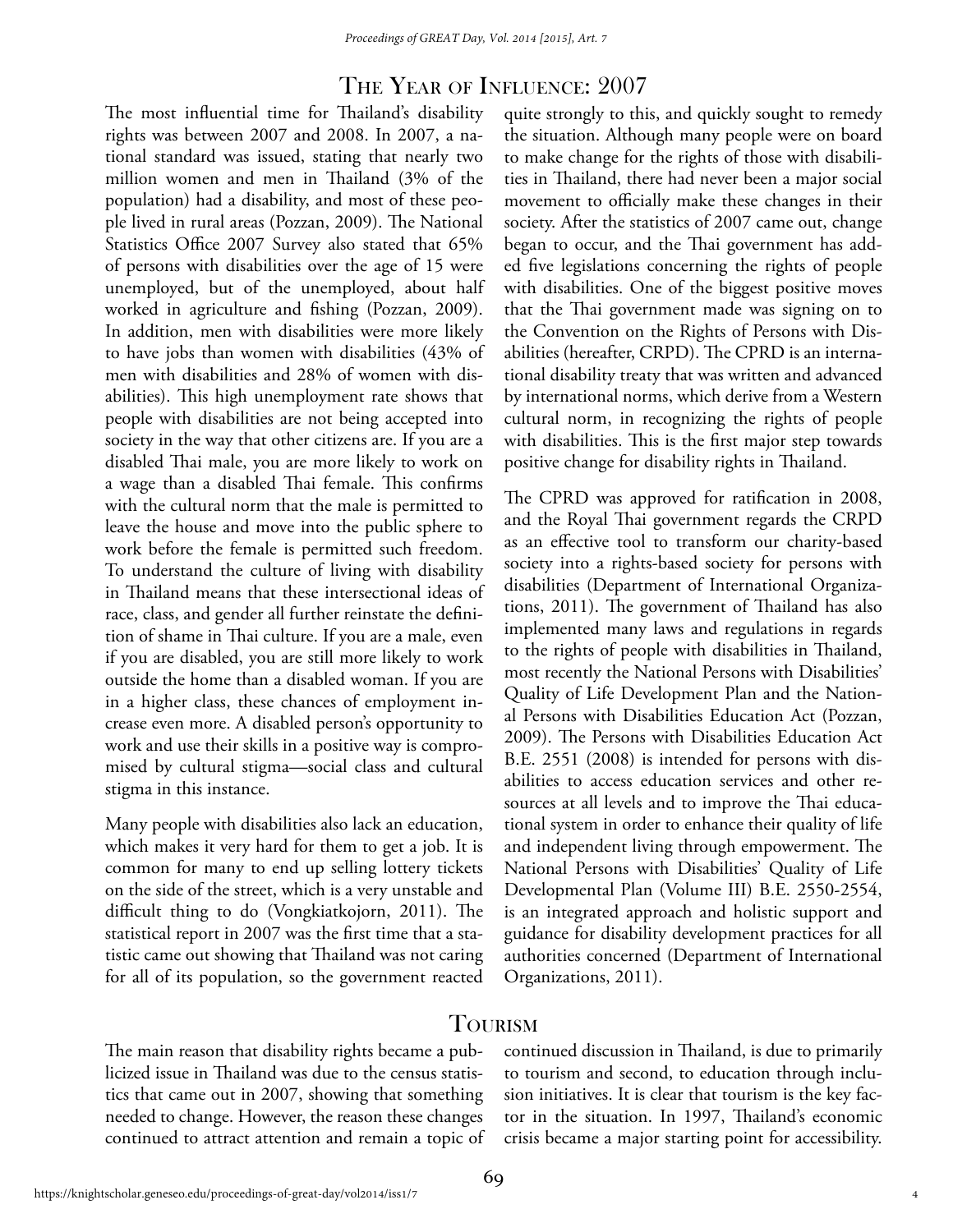There was a major drive to draw in greater interest in generating tourism in Thailand, so the government pushed to improve access through urban and rural development. Through this development, they considered access for visitors with physical disabilities, but this is not something that was considered right away, but rather grew with the increase in tourism. I interviewed Tom Bristow, who launched "Accessible Thailand," (accessiblethailand.com). Bristow discussed what the tourist improvements have been like for people traveling with disabilities. When Bristow was 12 years old, he was involved in an accident that left him unable to use the right side of his body. This accident left life-long effects on his body, causing him to walk with a limp and unable to use his right arm. He stated:

> For years I was very upset that this accident had happened to me and perhaps wallowed in my depression. This was until I started travelling. I am now 36, and have pretty much traveled the world… (February, 2014)

Bristow came to Thailand to be an English teacher and was welcomed by the "Land of Smiles" with such a welcoming attitude, despite his disability. This inspired him to start "Accessible Thailand," an organization that encourages people with disabilities to come and travel in Thailand with no limits. They raise awareness for accessibility by posting accessibility rankings on their website for hotels, restaurants, clubs, and transportation, medical and popular events. Accessible Thailand has created a community for people with disabilities who want to travel the world, specifically Thailand, and not have any worries during their trip about accessibility. This is just one example of how tourism is growing, but this organization is really helping to raise awareness on the importance of accessibility because it shows the importance of realizing there is not one stereotypical traveler, and they too are all unique with unique needs.

When examining disability experience in Thailand, it is very important to look at the intersectional relationship of class and culture, rather than look at them individually. This experience is complex and goes across many dimensions, but in order to fully understand the disability experience, all layers must be analyzed together. In addition to accommodating tourists with disabilities, Thai tourism targets a male audience. Thailand, especially Pattaya, is very wellknown for their "bar girls" and prostitution profession. This caters to men (of all sexualities), and most of the money from foreigners comes in through this venue. Thailand's economy receives about 7% of its GDP from international tourism revenue, which is a substantial 550 billion baht (or 16 billion USD) (Amazing Thailand). Thai culture is starting to shift so that it caters to foreign visitors, more so than its own citizens. Nonetheless, major changes for people with disabilities in Thailand happened because of the increase in tourists coming into Thailand who have disabilities.

# **EDUCATION**

The increase in tourist activity also has resulted in a shift to an inclusive education model in the schools. According to Jacqueline Hunter, my mother and a Special Education teacher at the Regents International School in Pattaya, "The influx of expatriates in the country that are working for big corporations has impacted inclusion. Parents are coming with kids that have a diagnosis and an Individualized Education Program. The international schools are now providing special education services for these students that they did not provide at one time" (March 2014). In an article posted by the Guardian in 2012, "Thailand Takes First Steps on Long Road to Inclusive Mainstream Education", the author discusses what it means to have a disability in the Thai schools today. The journey towards a fully inclusive education system in Thailand is at the beginning stages, but with strong commitment from those in the field of education, changes can continue to occur.

Between 2000 and 2004, the number of students with disabilities accessing education increased from 145,000 to 187,000 and they were taught at more than 18,000 inclusive schools (Chambers, 2012). According to the National Education Act of 1999, any disabled person was technically able to go to school if they wished, but it is not until recently that these opportunities are proven in government-collected statistics collected by the government. Again, here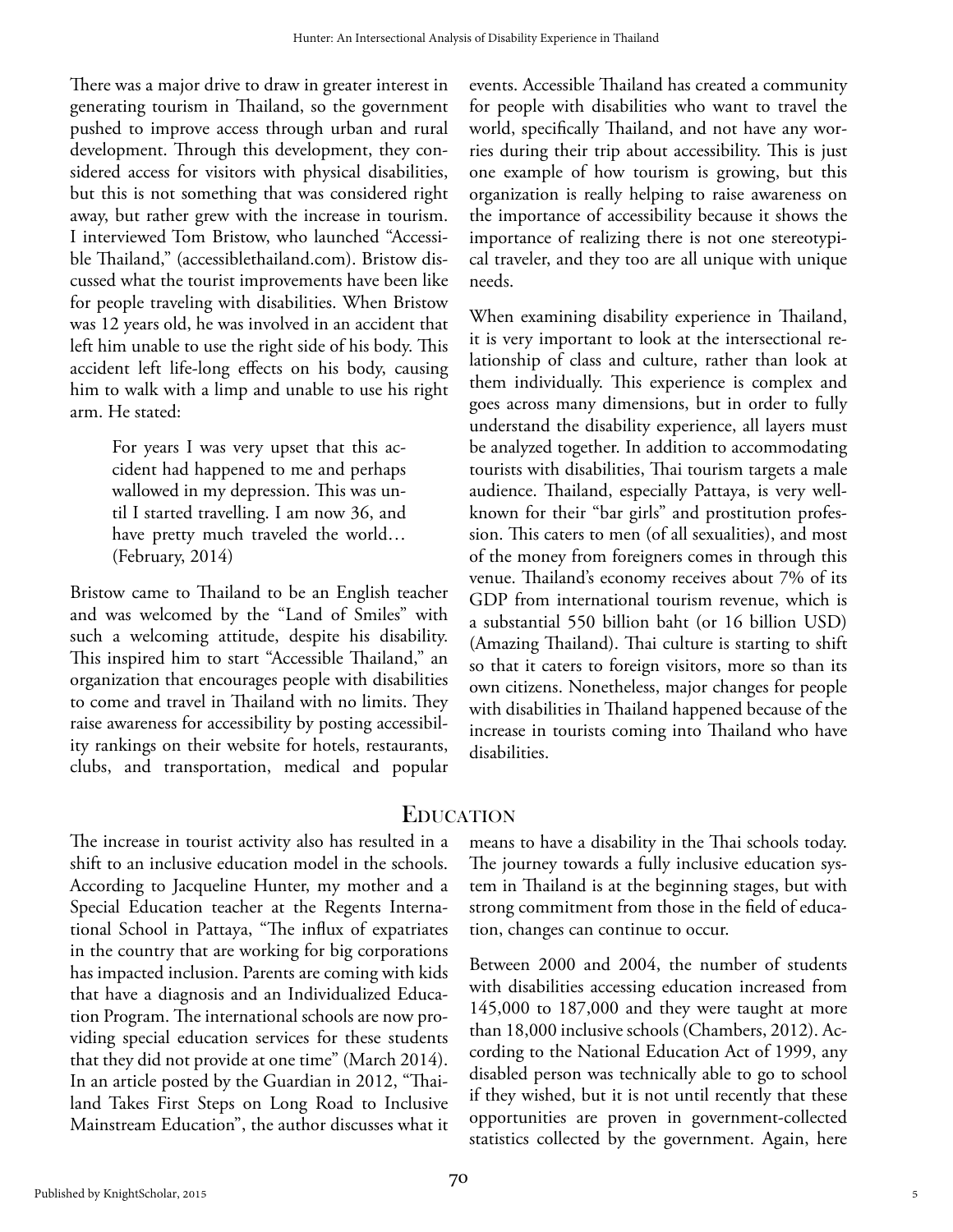we are looking at disability experience through the intersectional influences of race, class, and culture. One of the major responses from the teachers in districts who do not teach all students is that they do not have enough "training, resources, or money." Although this is true in public schools, there is this misconception that the training to teach students with disabilities would be rigorous and impossible. Yet in reality, experience is where you would learn the most about educating all students informed by inclusive pedagogy.

International Private Schools have had more success in the beginning stages of the shift to inclusive education due to their funding, but according to Jacqueline Hunter, the funding for this is coming straight from the parents in the International Schools. Jacqueline noted that, "Our schools do not have the services available to them that are provided in the schools in the United States. The parents need to pay separately for services. Only one international school in our area provides free special education support. The schools do not have OT, speech, PT, or school psychologists. They need to contract outside of the school and pay extra" (March, 2014). I found this fact to be extremely interesting because here in the United States we tend to complain about the services our students are receiving in special education, yet in Thailand, these services are not even included in the large tuition it requires to enroll in an international school. According to Sermsap Vorapanya's A Model for Inclusive Schools in Thailand, the major reason Thailand is still in the beginning stages of this change is because there hasn't been a monumental movement yet. In the United States during the 1960s and 1970s we had a Civil Rights movement in order to make the final push towards these educational rights for all, but Thailand has yet to have a movement like this. The principals of the schools are on board, but due to the limited resources and funding, they can only do so much at this point. Thailand is on the right track to an inclusive education system, but unless the government or the Thai people rise up together to make real changes, laws are only on paper, and ideas are just thoughts. Disability Rights in Thailand have continued to grow and shift more due to an increase in tourism, which has led to the slow process into an inclusive education system where all are given equal opportunities.

#### THE HIERARCHY OF ABILITY

The term *disability* encompasses various stratifications of ability, and includes a hierarchy of ability that defines where citizens actually stand in society. In Thailand, there are four major levels in this hierarchy: visible disability, high-class disability, hidden disability, and learning disability.

## Visible Disability and High Class **DISABILITY**

Visible disability refers to someone with a physical disability or deformity that all outside people can automatically assume means that they are "unable." This is not always the case, but many people view people with visible disabilities as weak, incapable, and needy. According to Tom Bristow from Accessible Thailand, "If you have a noticeable disability in Thailand, the broad perspective is that you are looked down upon even more. I think this is for two reasons. The first being the Thai belief in Buddhism and the cycle of birth and death, meaning if you are a disabled person in this life, you must've done something very bad in your last life and therefore you should get treated accordingly. The second reason is fairly simply, it all comes down to money; which earns you respect So if you are a dark skinned Thai disabled person, with no money, life is going to be very unforgiving" (February, 2014). In the public sphere, disabled people are mostly poor. When looking at the hierarchy of ability, we are looking at the intersectionality of culture, race, and class.

In addition to the stigma associated with the visibility of your disability, material wealth and the complexion of one's skin also plays a huge role. "Hi So" (people with light skin and wealth) are considered high class in comparison to "Low So" (people with dark skin who perhaps do what is considered a labor job). This is something that has been engrained in the culture for years, so when you add disability into the mix, skin tone and money still will play an important role when it comes to a person with a disability stands in the hierarchy of ability. A person with a disability who is "Hi So" will have access to more rights,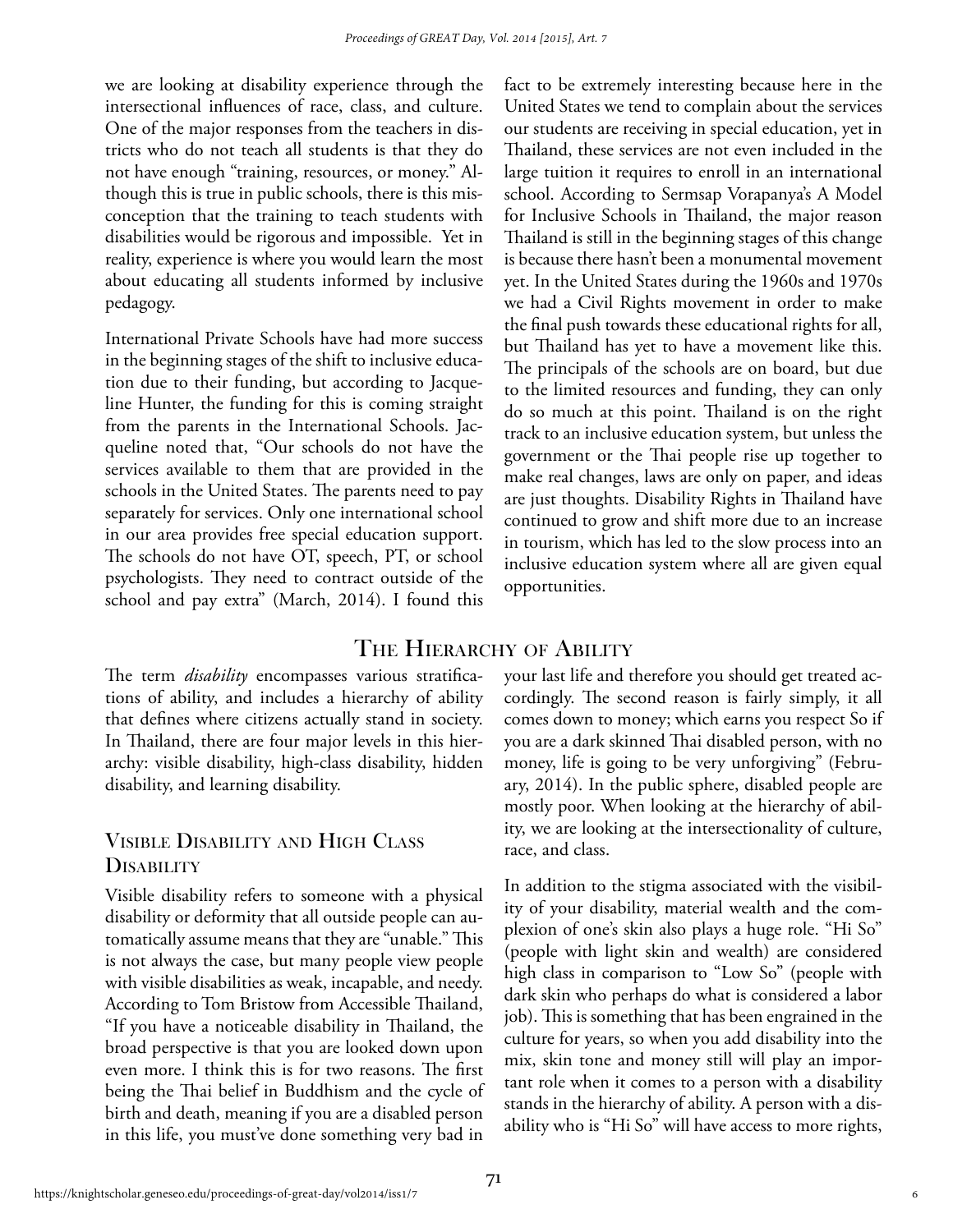privileges and opportunities, but will they recognize the need to push this for others when they stand so high in the society's hierarchal structure? Something very interesting that came up in my interview with Tom Bristow however, was the idea that this caste system applies to Thai people with disabilities, but if you are a foreigner, or 'Farang,' with a disability in Thailand, the Thai people can't seem to do enough for you, showing their country in the most positive light and reflecting good face for those visiting. This just further instates the importance of looking at each individual layer intersectionally in order to understand the true meaning of experience. For example, if you just look at two layers (wealth and disability), yet the individual is also Thai and Buddhist, we are not recognizing the cultural implications that define their beliefs, rights, and lifestyles. If you are a foreigner with a disability in Thailand, your status and rights will be exponentially different than that of a Thai disabled person, simply because the Thai culture caters to their tourist population in order to improve their economy.

## HIDDEN DISABILITY

Hidden disability in Thailand refers to those who have a disability but you wouldn't know by just looking at them. In Thailand, they are very much centered on the medical model of disability. They define disabled people as "Kon Pi-garn" which is a category decided by medical professionals. Three out of five of these categories are hidden disabilities, with visual disabilities and physical/mobility disabilities being visible. Within the realm of hidden disabilities comes what it means to be an "ideal Thai citizen." According to Samuifiner's guide to good behavior in Thailand, it is very important that you: "Don't touch someone's head, don't complain loudly or shout, and don't point at things or people with your finger, and never touch things with your feet." (Samuifinder, 2006). This is just a small list of examples, but for students, who have hidden disabilities such as emotional disturbance, imagine how these students must be viewed in a Thai society.

According to an interview I did with Theresa Montenarello, a Geneseo Alum and Peace Corps Volunteer in Thailand, she has noticed this in her school. Theresa stated that:

[She has] one boy in kindergarten at [her] school whom has an emotional disorder and the teachers let him run around the school during class yelling and throwing things because they don't know how to help him (and it's very not Thai like to show emotions like that) its all really sad (December, 2013)

This is a perfect example to show that teachers feel like they don't have the training to support disabled students, so they just let things be and try to ignore it, thinking that there's nothing they can do. If it's not very "Thai like" for students to run around screaming or complaining loudly, imagine how helpless that student must feel, trapped in a school where nobody will support him. It is also important to think about this in terms of adults. If it's not very Thai like for adults to run around being loud or complaining, are there any rules about being publicly drunk?

In Pattaya, there are tourist police in charge of, and ensuring that intoxicated foreigners are not causing and problems or fights. Thailand is a very safe place, and through my personal experience, I feel safer walking on the streets in Asia than I do in the city here in New York. So although they hold students to the standards of being "Thai like" in the schools, these cultural characteristics also hold true for adults. You shouldn't expect to see people going against these norms without repercussions. In order for hidden disabilities to be understood and accepted into Thai culture, there will have to be a cultural shift.

## Learning Disabilities

Learning Disabilities in the classrooms of Thailand have this same need for a cultural shift. Learning Disabilities can manifest in numerous ways, but typically they refer to a lack of intellectual understanding of certain subject areas in the classroom. These are usually specific and cause difficulty for the student to sustain progress in the classroom, but in most cases, you would never know this until you were working with the student through informal assessments in the classroom. This is something that has been changing in the last few years in Thailand. According to Jacqueline Hunter, "I see it changing here in the eight months I've been here mainly in the international schools. We are starting a SENCO (Special Educa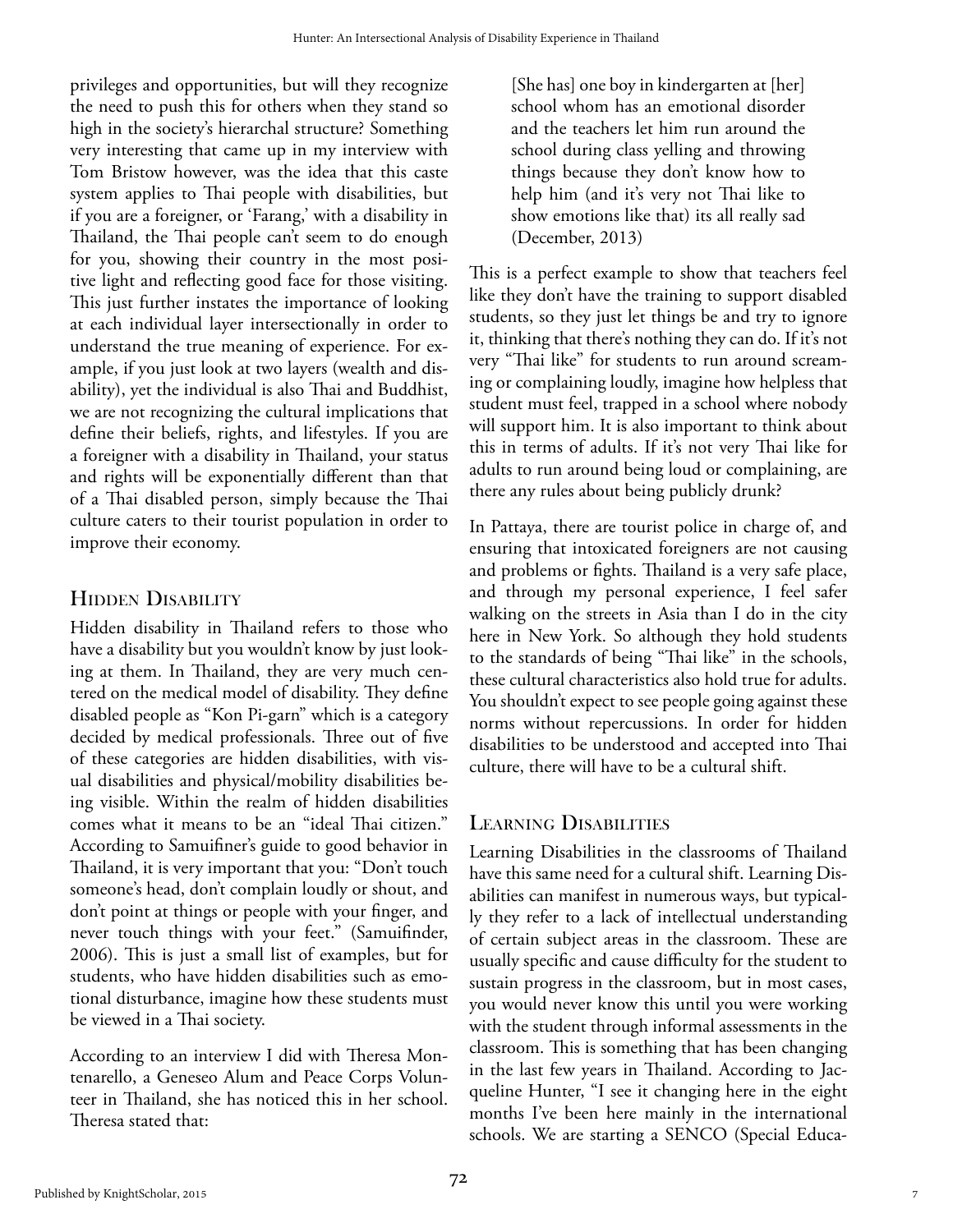tion Needs Coordinator) organization in the Pattaya area that will support parents and the community. We have a board that is made up of special educators in the surrounding international schools. We are creating a website that will have resources and other services for parents, such as Occupational Therapy, Physical Therapy, Speech, and evaluations for parents to contact" (March, 2014). This again shows the dedication of the teachers into shifting towards a more inclusive education system. Over the next few years, if Jacqueline has seen changes in just the past eight months, we will hopefully see even more positive change. The hierarchy of ability within the disability spectrum is something we could continue to break down into even smaller groups.

#### Advocacy Organizations

There are many organizations that are trying to push for disability rights in Thailand. The Father Ray Foundation (FRF) is an organization in Pattaya, Thailand that runs a Vocational School, a School for the Blind, a Children's Home, a Drop-In Center, a Children's Village, a Day Care Center, and a Center for Children with Special Needs. Many passionate people power this organization and I had the opportunity to volunteer at the School for the Blind and the Vocational School this past December through January. Many of the students in the Vocational School come from rural areas where education is not seen as an option for a person with a disability. At the School for the Blind, these students also live here for schooling, and they have a very structured day consisting of school, play, swimming, and sports. This organization provides a very welcoming and positive environment for the students so that they can gain the education that will help them become successful (Fr-Ray.org). As mentioned before, Accessible Thailand, created by Tom Bristow, is another organization that is advocating for disability rights in Thailand through promoting accessibility for those with disabilities who want to/deserve to travel the world (Bristow, 2013). This organization is continuing to grow as more and more people with disabilities choose to travel the country of Thailand.

*Always Reading Caravan* was an organization created by Yoshimi Horiuchi, a blind woman, which is committed to promoting the joy of reading and learning. The average literacy rate in Thailand is 92.3%, but the average number of books a child reads per year is five (Horiuchi, 2011). The organization focuses on rural villages and promotes reading for enjoyment, including students with disabilities. They encourage children with and without disabilities to interact with one another through education to remove any pre-conceived barriers. This organization is very important because it is not only promoting the acceptance of students with disabilities in rural villages,but is also promoting their right to an education.

*The Global Campuses Foundation* in Northern Thailand is an organization that has been around for eight years and focuses on day-to-day skills and work training for those with disabilities who would otherwise not receive an education. They are very similar to the FRF's Vocational School, and their curriculum focuses mostly on disability pride, celebration of ability, confidence, and workforce training. This organization also functions in very rural areas of Chang Mai, but they reach more than 1,000 adults per year. All of these organizations are key contributors to the up and coming disability rights movement in Thailand.

#### **CONCLUSION**

Race, class, gender, religion, and culture may seem to be straight forward intersectional concepts to consider when looking at the effects they have on human rights in Thailand, but when you throw disability into the mix, you are only discussing what its implications are in this present moment. Things are constantly changing and we are constantly changing. Other countries, such as Thailand, are basing their "norms" on Western "norms," but with our "norms"

changing, it is very hard to predict what "normal" actually means going forward. During such a changing and influential time, where will these "norms" shift? Western "norms" have fueled funding and rights for people with disabilities worldwide, causing a movement where people have the right to stand up for change, which has fueled the global impulse to be like the Western society. We are changing the norm for the world's view on "normal", but how long will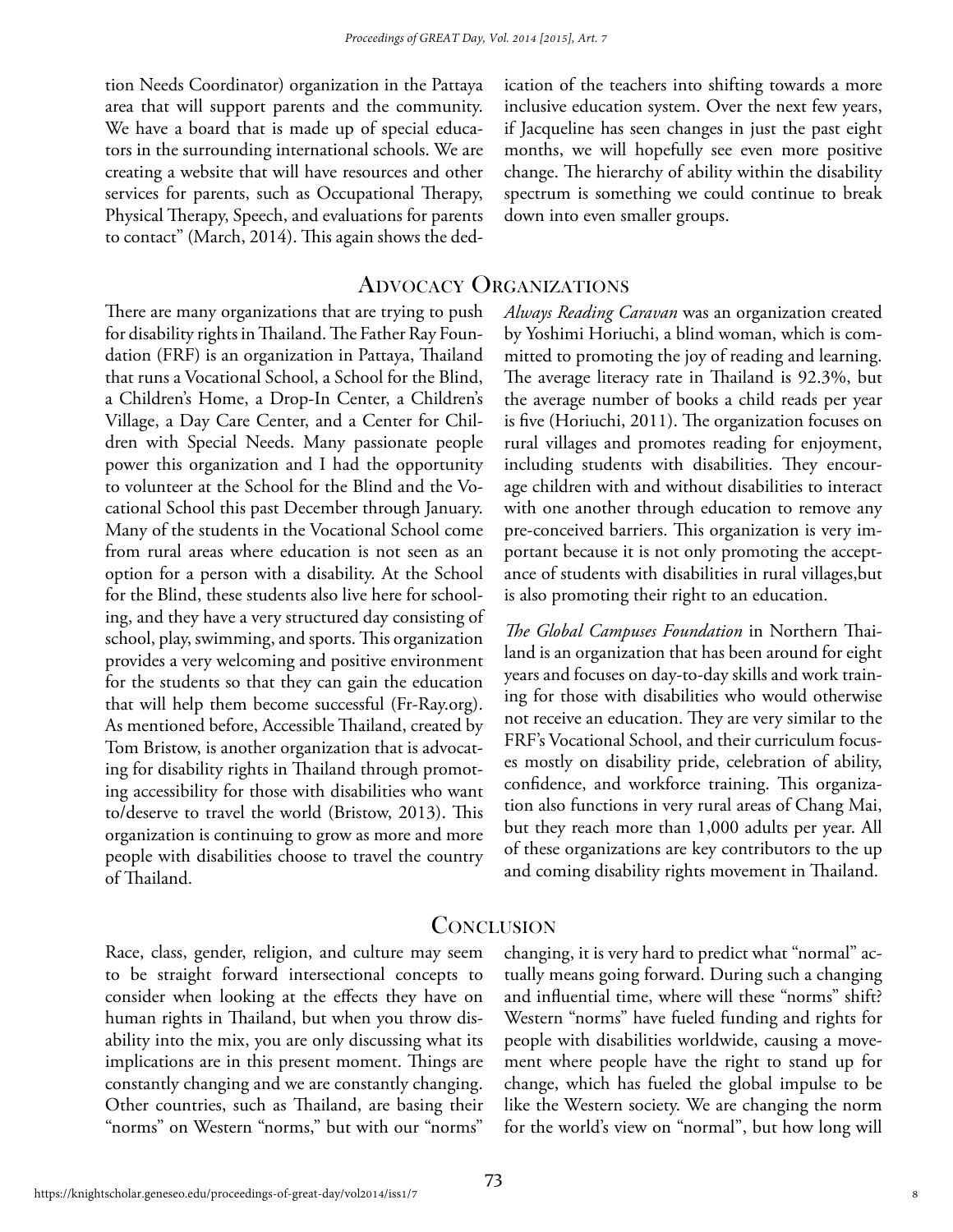this take? Thailand is currently in the beginning stages of disability rights and inclusive education, which is why this research is so important.

Not only are these thoughts just beginning to be talked about, but they're also starting to reach governmental authority. Disability brings everything in our being into question, because when you think about it, as we grow older, we are all really heading to acceptance of our innate "brokenness." A quote that will remain salient with me comes from Ajahn Chah, a Thai Buddhist teacher, who states:

> You see glass? For me, this it is already broken. I enjoy it. I drink out of it. It holds my water admirably, sometimes even reflecting the sun in beautiful patterns. But when the wind knocks it over or my elbow brushes it off the table and it

shatters, I say 'Of course.' When I understand that this glass was already broken, every moment with it is precious (Bruno)

Once we accept that everything and everyone on this earth, including the universe that contains us, will change and pass away, we are recognizing the truth in potential suffering. We are all already broken, but when society defines you as more broken than others, that is when you fall under the hierarchy of abilities. Disability brings everything that we are and think we know into question, and it's important to think of yourself when discussing disability rights and the importance of compassion for those that don't fit our current definition of "normal." For "normal" is changing, just as we are, and by recognizing the imperfections of life and humanity, together we can fight for human rights around the world.



# Works Cited

- Amazing Thailand. About Thailand: economy. Retrieved from http://www.tourismthailand.org/ Thailand/economy.
- Asia Pacific Development Center on Disability (2010). Thailand statistics. Retrieved from http://www.apcdfoundation.org/?q=content/ thailand.
- BBC Religions (November 17, 2009). Karma. Retrieved from http://www.bbc.co.uk/religion/ religions/buddhism/beliefs/karma.shtml.
- Bristow, Tom (2013). Accessible Thailand: The disabled travelers' essential guide to Thailand.

Retrieved from http://www.accessiblethailand. com/.

- Bruno, Richard. Buddhism plus disability: one "step" closer to nirvana. Handicapped Buddhism. Retrieved from http://www.angelfire. com/electronic/awakening101/ada-buddhism. html.
- Chambers, Andrew (March 27, 2012). Thailand takes first steps on long road to inclusive mainstream education. Retrieved from http:// www.theguardian.com/global-development/ poverty-matters/2012/mar/27/thailand-firststeps-inclusive-education.